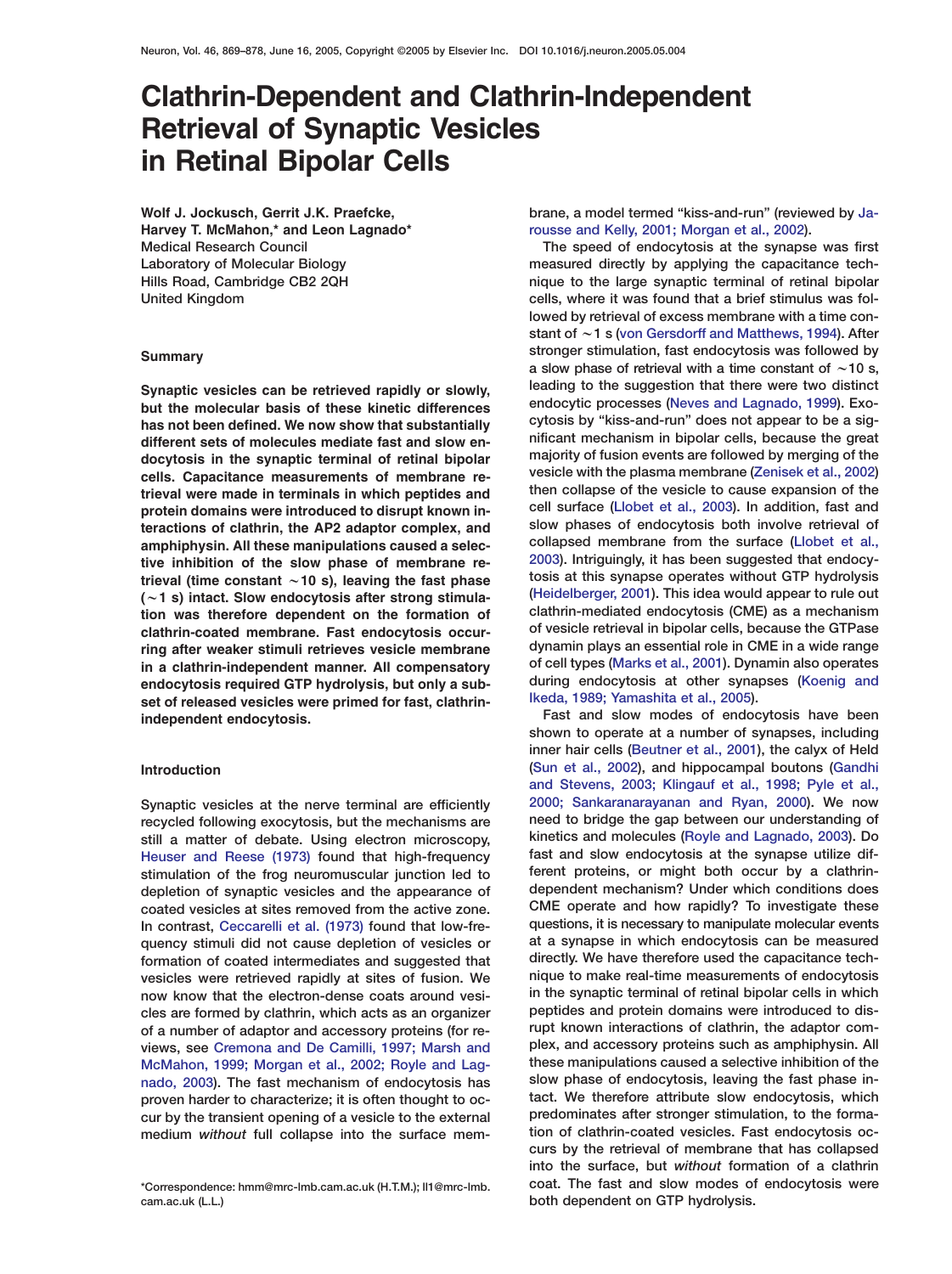### <span id="page-1-0"></span>**Results**

# **GTP Hydrolysis Was Essential for Both Fast and Slow Modes of Endocytosis**

**A key event in vesicle formation is membrane scission to free the nascent vesicle from the parent membrane. In many trafficking pathways, including CME, this is achieved with the aid of dynamin, a GTPase that constricts membrane [\(Marks et al., 2001; Sweitzer and Hin](#page-8-0)[shaw, 1998\)](#page-8-0). Recently, it has been suggested that membrane scission in retinal bipolar cells involves hydrolysis of ATP rather than GTP [\(Heidelberger, 2001\)](#page-8-0). If this were correct, it would argue against a role for dynamin and CME at this synapse. We therefore began this study by reinvestigating the role of GTP hydrolysis during endocytosis in bipolar cells. Figure 1A shows that, after a depolarization lasting 100 ms, there was an increase in the capacitance of the surface membrane, reflecting exocytosis, followed by a decrease, reflecting endocytosis. In terminals dialyzed with our standard internal solution (1 mM GTP and 3 mM ATP), the fall in surface area was best described as the sum of two exponentials with about 40% of the membrane retrieved** with a rate constant of 1.0 s<sup>-1</sup> ( $k_{\text{fast}} = 1/\tau_{\text{fast}}$ ), and the **remainder with a rate constant of about 0.1 s<sup>−1</sup> (kslow). These rates of fast and slow endocytosis are similar to previous measurements in bipolar cells [\(Neves and](#page-9-0) [Lagnado, 1999; Hull and von Gersdorff, 2004\)](#page-9-0).**

**The normalized responses in Figure 1A show that both fast and slow phases of endocytosis were blocked** (A) Normalized capacitance responses elicited by a depolarizing by a depolarizing by replacing GTP in the internal solution with a non-<br>by replacing GTP in the intern **hydrolysable analog, GTP-**γ**-S. At a concentration of Superimposed are averaged responses from terminals dialyzed** 5 mM, GTP- $\gamma$ -S was equally effective at blocking mem-<br>brane retrieval when it was applied in the presence of<br>3 mM ATP (Figure 1A) or 0.5 mM ATP (Figure 1B). A<br>second way to inhibit the activity of GTPases is to apply<br>an **second way to inhibit the activity of GTPases is to apply GDP-β-S (Bloom et al., 1993), and this maneuver also blocked endocytosis (Figure 1C). These results demon-** amplitude of the Ca<sup>2+</sup> current or the size of the exocytic response.<br> **strate that the fast and slow modes of endocytosis in** (B) Normalized responses from terminals **strate that the fast and slow modes of endocytosis in** (B) Normalized responses from terminals dialyzed with 5 mM GTP<br>the synaptic terminal of bipolar cells were both depen- and 0.5 mM ATP (blue; n = 6) and 5 mM GTP- $\gamma$ the synaptic terminal of bipolar cells were both depen-<br>dent on GTP hydrolysis, indicating a key role for dy-<br>namin or other GTPases. Recent measurements in the<br>calyx of Held demonstrate that a slow mode of endocy-<br>ranidl **tosis in this terminal (**τ **= 10–25 s) also requires GTP mM GDP-**β**-s and 0.5 mM ATP (red; n = 7), 5 mM GTP and 0.5 mM hydrolysis [\(Yamashita et al., 2005\)](#page-9-0). We could not find ATP (blue; from [B]), and 1 mM GTP and 3 mM ATP (black; from any evidence that membrane scission in bipolar cells [A]). The averaged amplitudes of the capacitance responses and**

# **Proteins Binding the Proline-Rich Domain of Dynamin Were Involved in Slow Endocytosis**

**through a proline-rich domain that allows it to func- cytosis at the calyx of Held [\(Yamashita et al., 2005\)](#page-9-0). To tion in multiple forms of endocytosis (for reviews, see investigate the potential role of the dynamin-amphi-[Praefcke and McMahon, 2004; Schmid et al., 1998\)](#page-9-0). One such protein is amphiphysin, which contains an cells, we began by testing whether the proline-rich do-SH3 domain that binds a PxRPxR sequence in mamma- main of mammalian dynamin could be used to inhibit lian dynamins** [\(Grabs et al., 1997; Owen et al., 1998\)](#page-8-0) **and is enriched in nerve terminals [\(David et al., 1996;](#page-8-0) goldfish. [Shupliakov et al., 1997; Wigge et al., 1997\)](#page-8-0). A peptide GST-tagged rat amphiphysin 2 SH3 domain (GSTincorporating the PxRPxR sequence inhibits CME at amph-SH3D) was bound to GSH-Sepharose and incuthe lamprey giant reticulospinal synapse [\(Shupliakov et](#page-9-0) bated with extracts from the brains of goldfish or rats.**



**Figure 1. Fast Endocytosis and Slow Endocytosis in Bipolar Cells Were Both Dependent on GTP Hydrolysis**

step from -70 mV to -10 mV lasting 100 ms (delivered at arrow). **GDP-**β**-S [\(Bloom et al., 1993\)](#page-8-0), and this maneuver also rapidly. Replacing GTP with GTP-**γ**-s did not significantly alter the** rapidly. (C) Normalized responses from terminals dialyzed with 5 required ATP hydrolysis; the time course of endocytosis<br>in 0.5 mM ATP was very similar to that observed in<br>3 mM ATP, and ATP could not substitute for GTP in<br>3 mM ATP, and ATP could not substitute for GTP in<br>allowing endoc **bars in graphs show ± one SEM.**

**Dynamin interacts with several recruitment proteins [al., 1997](#page-9-0)) and completely blocks a slow mode of endo-**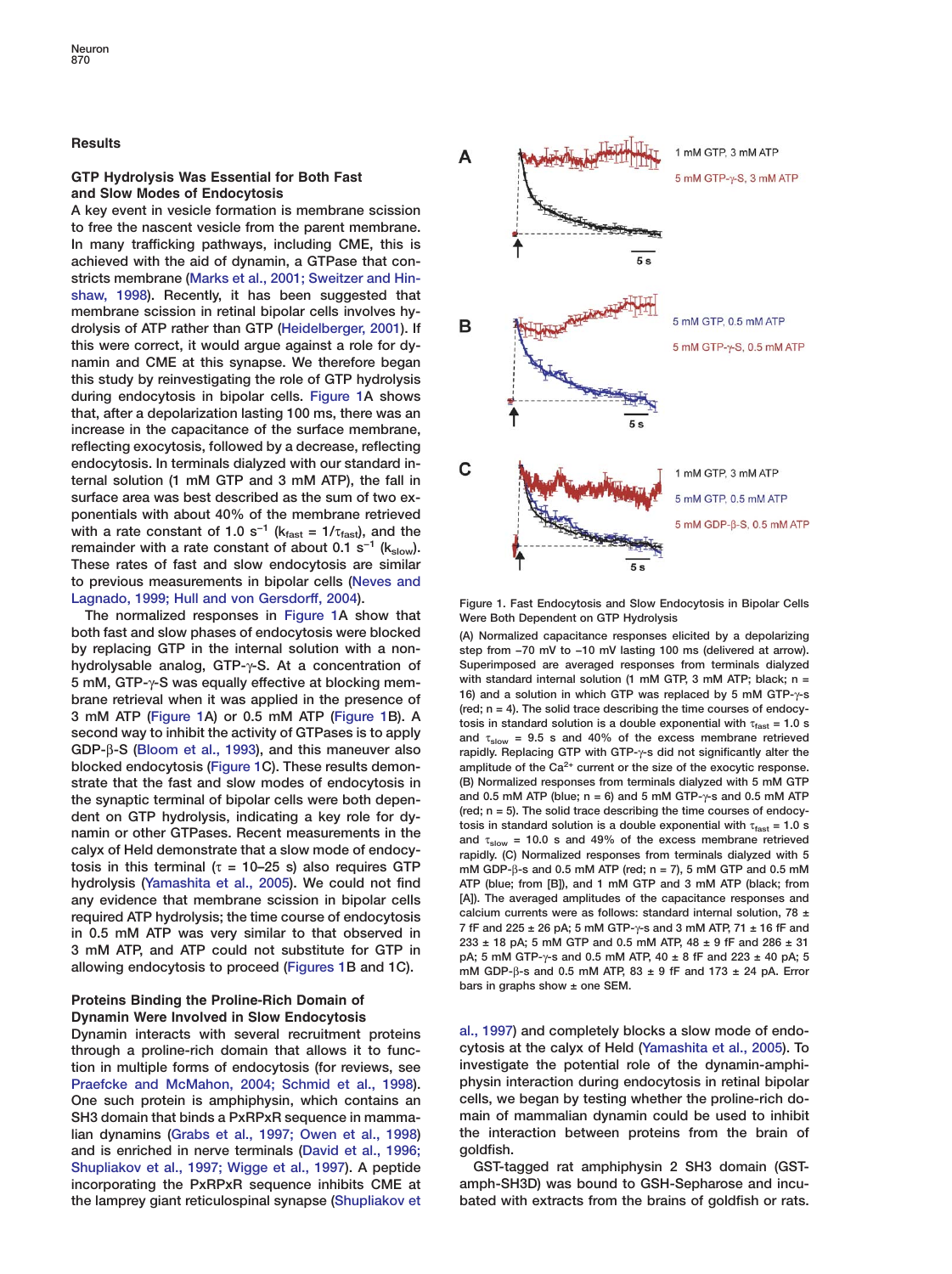<span id="page-2-0"></span>

**peptide (QVPSRPNRAP) for the amphiphysin SH3 do- namin (Figure 2). main (Figure 2B). The K<sub>D</sub> was 90**  $\pm$  **19**  $\mu$ **M (average of six independent measurements), indicating that 1 mM Accessory Proteins Containing Clathrin Binding of the peptide would be sufficient to inhibit the interac- Motifs Were Involved in Slow Endocytosis**

**concentration of 1 mM, and capacitance changes were [et al., 1998; Krupnick et al., 1997; Ramjaun and Mc](#page-8-0)** $s^{-1}$  compared to 1.0 ± 0.14 s<sup>-1</sup> in controls) or in ampli-<br>tude (A<sub>fast</sub> = 50% ± 10% compared to 65% ± 5% in<br>Endocytosis was also slowed by the β-propeller do**tude (A<sub>fast</sub> = 50% ± 10% compared to 65% ± 5% in controls). The dynamin-control peptide did not significantly affect the fast or slow phases of endocytosis [ure 3B](#page-3-0)). Often, a fast phase of endocytosis was not ap** results support the suggestion that the fast and slow

**Figure 2. The Slow Mode of Endocytosis Involved an Interaction between Amphiphysin and Dynamin**

**(A) The interaction between GST-tagged rat amphiphysin 2 SH3 domain (GST-amph-SH3D) and rat or goldfish dynamin was probed using a protein binding assay and followed by immunoblotting.**

**(B) The interaction between dynamin-derived peptides and the rat amphiphysin 2 SH3 domain was followed by isothermal titration calorimetry. The upper panel shows the heat of binding measured by stepwise injection of 4.25 mM of an amphiphysin binding peptide from dynamin (dynamin-amph) and 6 mM of a control peptide (dynamin-control) into 298** μ.Μ (dynamin-amph) or 450 μ.Μ (dynamin**control) of the amphiphysin-SH3 domain at 10°C. The lower panel shows the integrated heating powers of the upper panel normalized to the concentration of the dynamin peptides.**

**(C) Normalized capacitance responses elicited by a depolarization lasting 100 ms (delivered at arrow). Averaged responses from terminals dialyzed with standard internal solution (black trace; n = 18;**  $\tau_{\text{fast}}$  = 1.1 s and  $\tau_{slow}$  = 11.4 s), 1.0 mM dynamin-amph pep**tide (red; n = 7;**  $\tau_{\text{fast}} = 1.4$  **s** and  $\tau_{\text{slow}} = 27.8$  **s**), **or 1.0 mM dynamin-control peptide (blue; n = 7;** τ**fast = 1.9 s and** τ**slow = 10.9 s). Error bars show ± one SEM.**

**The samples were run on a gel and probed by immu- phases of recovery observed in capacitance records noblotting with an anti-dynamin antibody. Goldfish dy- represent mechanisms of endocytosis that utilize difnamin was detected by the mammalian dynamin anti- ferent molecules [\(Neves and Lagnado, 1999; Neves et](#page-9-0) body, and it bound to rat amphiphysin 2 SH3 domain [al., 2001\)](#page-9-0). Although both fast and slow endocytosis re- (Figure 2A). Next, we used isothermal titration calori- quired GTP hydrolysis [\(Figure 1\)](#page-1-0), slow endocytosis also metry (ITC) to determine the affinity of a dynamin-amph involved proteins binding the PxRPxR sequence in dy-**

**tion in a cell. A "dynamin-control" peptide similarly rich Dynamin is involved in many forms of endocytosis, but in proline but lacking the PxRPxR sequence (PAVP- CME is the best characterized. Clathrin contains a PARPG) had a much lower affinity for the SH3 domain** β**-propeller domain that interacts with a number of ac-** (K<sub>D</sub> > 1 mM; Figure 2B). *Cessory proteins containing "clathrin binding motifs,"* **Each peptide was added to the patch pipette at a including amphiphysin, AP180, and epsin [\(Dell'Angelica](#page-8-0) measured in response to a depolarization lasting 100 [Pherson, 1998\)](#page-8-0). We therefore introduced the** β**-propeller ms. Averaged responses are shown in Figure 2C, to- domain of clathrin as a nonselective method of inhibit**gether with fits to double exponential functions. The ing interactions of accessory proteins containing clath**dynamin-amph peptide inhibited the slow phase of en- rin binding motifs. Averaged capacitance responses to** docytosis by a factor of 3 on average  $(k_{slow} = 0.03 \pm 1.03)$  a depolarization lasting 100 ms are shown in [Figure 3](#page-3-0)A. **0.008 s Dialysis of terminals with 0.1 mM of the** β**-propeller do- −1 compared to 0.09 ± 0.007 s−1 in controls; see [Table 1](#page-3-0)). In contrast, the fast phase of endocytosis was main significantly inhibited the slow phase of endocyto**not significantly affected, either in rate ( $k_{\text{fast}} = 0.8 \pm 0.23$  sis ( $k_{\text{slow}} = 0.03 \pm 0.011$  s<sup>-1</sup>) but left the fast phase al-

main of clathrin after a longer stimulus lasting 2 s [\(Fig-](#page-3-0)**(kfast = 0.7 ± 0.11 s−1 and kslow = 0.10 ± 0.015 s−1). These parent after this strong stimulus, and recovery of the**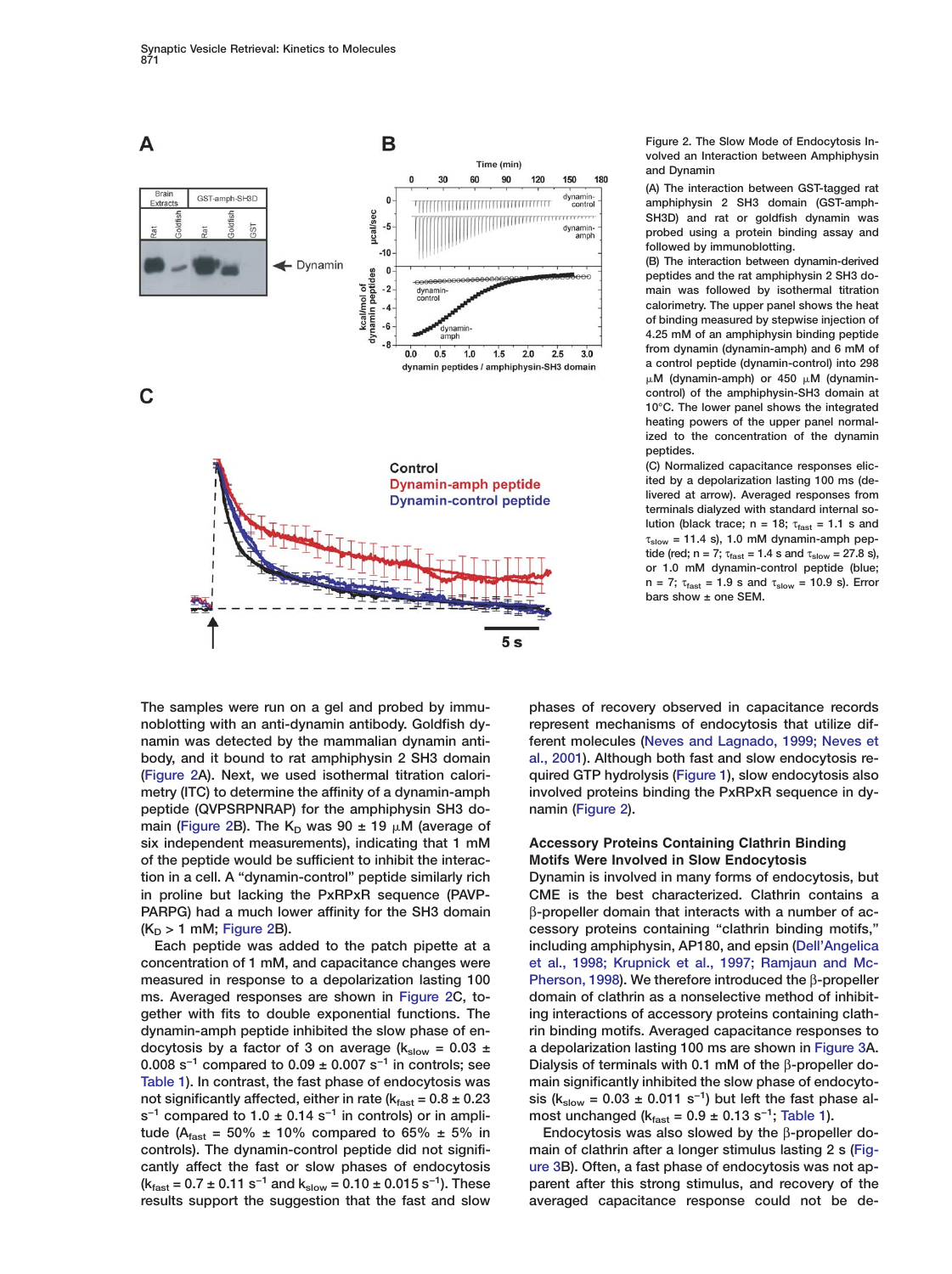<span id="page-3-0"></span>

| Table 1. Capacitance Responses under Various Experimental Conditions |                       |                                      |                               |                   |              |
|----------------------------------------------------------------------|-----------------------|--------------------------------------|-------------------------------|-------------------|--------------|
|                                                                      | $A_{\text{fast}}$ (%) | $k_{\text{fast}}$ (s <sup>-1</sup> ) | $k_{slow}$ (s <sup>-1</sup> ) | $\Delta C_m$ (fF) | l (pA)       |
| Control ( $n = 18$ )                                                 | $65 \pm 5$            | $1.0 \pm 0.14$                       | $0.09 \pm 0.007$              | $78 \pm 7$        | $225 \pm 26$ |
| Dynamin-amph $(n = 7)$                                               | $50 \pm 10$           | $0.8 \pm 0.23$                       | $0.03 \pm 0.008$ *            | $61 \pm 7$        | $249 \pm 46$ |
| Dynamin-control $(n = 7)$                                            | $67 \pm 8$            | $0.7 \pm 0.11$                       | $0.10 \pm 0.015$              | $61 \pm 6$        | $167 \pm 16$ |
| Clathrin $\beta$ -propeller (n = 10)                                 | $50 \pm 9$            | $0.9 \pm 0.13$                       | $0.03 \pm 0.011$ <sup>*</sup> | $62 \pm 7$        | $196 \pm 35$ |
| Amph1-md mut $(n = 10)$                                              | $59 \pm 10$           | $0.8 \pm 0.13$                       | $0.02 \pm 0.008^*$            | $108 \pm 22$      | $292 \pm 46$ |
| DNF-12mer ( $n = 7$ )                                                | $56 \pm 5$            | $0.9 \pm 0.19$                       | $0.02 \pm 0.011$ *            | $58 \pm 6$        | $216 \pm 43$ |
| DPF-12mer ( $n = 13$ )                                               | $61 \pm 6$            | $1.9 \pm 0.22$                       | $0.08 \pm 0.008$              | $60 \pm 11$       | $238 \pm 45$ |

*A***fast is the percentage of the excess membrane retrieved during the fast phase of endocytosis; the remainder was retrieved slowly. The rate constants of the fast and slow phases are kfast (= 1/**τ**fast) and kslow (= 1/**τ**slow), obtained from n responses to a 100 ms depolarization (see** Experimental Procedures).  $\Delta C_m$  is the amplitude of the capacitance response to this stimulus, and I is the amplitude of the calcium current. **Errors are one SEM. Asterisks indicate a parameter that differs significantly from its value under control conditions (p < 0.05).**

**scribed as the sum of declining exponentials. We there- membrane retrieval did not involve these accessory fore characterized the rate of endocytosis by the time proteins.** to half-recovery:  $t_{1/2}$  was 23.0  $\pm$  1 s in the presence of **0.1 mM of the** β**-propeller domain of clathrin, compared to 10 ± 1.5 s in controls. These results demonstrate that Clathrin Was Involved in Slow Endocytosis slow endocytosis involved proteins containing clathrin Dialysis of terminals with the** β**-propeller domain of binding motifs (such as amphiphysin, AP180, or epsins) clathrin is likely to sequester a number of proteins conand is therefore likely to occur via the formation of taining clathrin binding motifs. To assess the role of**



**tance responses elicited by a depolarization lasting 2 s (delivered Amph1-md mut also slowed endocytosis after a stimuinternal solution, 197 ± 19 fF; clathrin** β**-propeller, 214 ± 36 fF. Error cytosis. The fast phase of retrieval did not involve** bars in graphs show  $\pm$  one SEM.

**clathrin-coated vesicles. Equally, the fast phase of clathrin more specifically, we used the clathrin binding region from one of these accessory proteins to sequester clathrin itself. The amphiphysin 1 motif domain (amph1-md, residues 318–390) contains two different clathrin binding regions [\(Ramjaun and McPherson,](#page-9-0) [1998](#page-9-0)), as well as an adaptor binding sequence. To reduce adaptor binding, a point mutation was made in the adaptor binding sequence (FED***N***F mutated to FED***A***F, amph1-md mut). The specificity of the interaction between this peptide and goldfish clathrin was tested by adding extracts of rat and goldfish brain to GST-coupled amph1-md mut on Sepharose beads. Rat and goldfish clathrin both bound amph1-md mut, but the AP2 adaptor complex bound much more weakly [\(Figure 4A](#page-4-0)). The concentration of amph1-md mut that would be sufficient to sequester clathrin was assessed by using ITC to measure the affinity with which this domain bound the β-propeller of clathrin. The K<sub>D</sub> was** 22  $\pm$  3  $\mu$ M [\(Figure 4B](#page-4-0)), and the stoichiometry of the **interaction was 0.54 ± 0.05 (average of two independent measurements). These measurements suggest that two motif domains interact with one clathrin** β**-propeller, probably reflecting the presence of multiple protein interaction sites in the** β**-propeller and two sterically overlapping binding motifs in amph1-md mut [\(Miele et al., 2004\)](#page-8-0).**

**Terminals were dialyzed with 0.1 mM amph1-md mut Figure 3. Inhibition of Slow Endocytosis by the** β**-Propeller Domain through the patch pipette. [Figure 4C](#page-4-0) shows averaged of Clathrin capacitance responses elicited by depolarizations last- (A) Normalized capacitance responses elicited by a depolarization ing 100 ms. Amph1-md mut inhibited the slow phase of** lasting 100 ms (delivered at arrow). Averaged responses from ter-<br>minals dialyzed with standard internal solution (black trace; n = 18;<br> $\tau_{\text{fast}}$  = 1.1 s and  $\tau_{\text{slow}}$  = 11.4 s) or 0.1 mM clathrin  $\beta$ -propeller domain<br>  $(k_{\text{fast}} = 0.8 \pm 0.13 \text{ s}^{-1}$  and  $A_{\text{fast}} = 59\% \pm 10\%;$  Table 1). at bar). Averaged responses from terminals dialyzed with standard<br>internal solution (black;  $n = 10$ ;  $t_{1/2} = 10$  s  $\pm 1.5$  s) or 0.1 mM clathrin<br>controls: Figure 4D) The sequestration of clathrin internal solution (black;  $n = 10$ ;  $t_{1/2} = 10$  s  $\pm 1.5$  s) or 0.1 mM clathrin<br>  $\beta$ -propeller domain (red;  $n = 13$ ;  $t_{1/2} = 23.0$  s  $\pm 1$  s). The averaged<br>
amplitudes of the capacitance responses were as follows: sta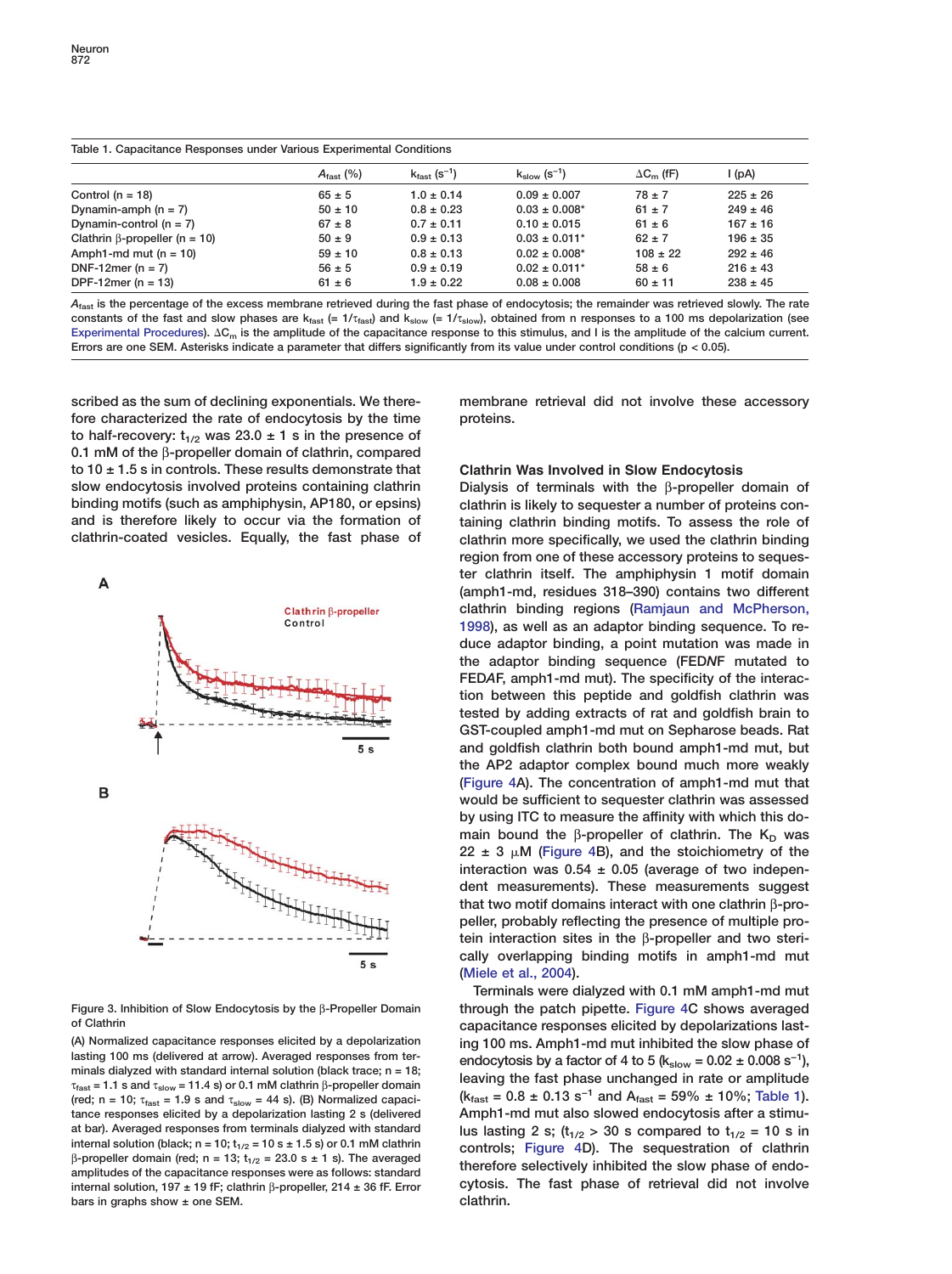<span id="page-4-0"></span>

**[\(Mills et al., 2003](#page-9-0)). We therefore also tested how AP2 DNF-12mer, only the fast phase of endocytosis could was involved in endocytosis in the synaptic terminal of be observed, and a proportion of the excess membrane bipolar cells. The appendage domain of the** α **subunit was not retrieved at all, i.e., the inhibition of the slow of the AP2 complex binds a number of accessory pro- mode of endocytosis appeared complete. On average, teins [\(Owen et al., 1999\)](#page-9-0), and a variety of different the DNF-12mer inhibited the slow phase of endocytosis peptides can competitively inhibit these interactions** by a factor of 5 (k<sub>slow</sub> = 0.02 ± 0.011 s<sup>−1</sup>), leaving the **fast phase unchanged (kfast = 0.9 ± 0.19 s−1 [\(Praefcke et al., 2004\)](#page-9-0). For instance, a 12mer containing ; [Figure 5C](#page-5-0)). the DNF motif of amphiphysin 1 binds the** α **subunit The DPF-12mer, with a 50-fold lower affinity for the** α **measured by ITC). Changing a single asparagine to pro- fast or slow endocytosis [\(Figures 5B](#page-5-0) and 5C; [Table 1\)](#page-3-0). ing it to be used as a control. To test if a peptide de- bipolar cells and that this mechanism normally probinding experiment using a GST-tagged construct of rat was not involved in fast endocytosis. amphiphysin 1 containing the binding sites for the** α **subunit of AP2 (amph1, residues 1–377). The western Fast Endocytosis Did Not Occur by a "Primed" blots in [Figure 5A](#page-5-0) show that amph1 (1–377) bound the Mechanism Dependent on Clathrin AP2 adaptor complex from both rat and goldfish, but A striking feature of the capacitance responses shown this binding was abolished by addition of 0.1 mM of the in [Figures 5B](#page-5-0) and 5C is that a proportion of released**

### **Figure 4. Sequestration of Clathrin Inhibited the Slow Phase of Endocytosis**

**(A) The interaction between GST-tagged rat amphiphysin 1 motif domain and rat or goldfish clathrin and AP2 adaptors was probed using a protein binding assay and followed by immunoblotting. The amphiphysin 1 motif domain covered residues 318–390 but had a mutation of DNF-DAF to reduce adaptor interactions (GST-amph1-md mut). (B) The interaction between amph1-md mut and rat clathrin** β**-propeller domain was followed by isothermal titration calorimetry. The upper panel shows the heat of binding measured** by stepwise injection of 600  $\mu$ M clathrin β**-propeller into 47 M amph1-md mut at 25°C. The lower panel shows the integrated heating powers of the upper panel normalized to the concentration of clathrin** β**-propeller domain. (C) Normalized capacitance responses elicited by a depolarization lasting 100 ms (delivered at arrow). Averaged responses from terminals dialyzed with standard internal solution (black trace; n = 18;**  $\tau_{\text{fast}} = 1.1$  s and  $\tau_{\text{slow}} = 11.4$  s) or 0.1 mM **amph1-md mut (red; n = 10;**  $\tau_{\text{fast}}$  = 1.9 and τ**slow = 218 s). (D) Normalized capacitance responses elicited by a depolarization lasting 2 s (delivered at bar). Averaged responses from terminals dialyzed with standard internal solution (black; n = 10;**  $t_{1/2}$  **= 10 s ± 1.5 s) or 0.1 mM amph1-md mut (red; n = 12; t1/2 > 30 s). The averaged amplitudes of the capacitance responses were as follows: standard internal solution, 197 ± 19 fF; amph1-md mut, 308 ± 38 fF. Error bars in graphs show ± one SEM.**

**The AP2 Adaptor Was Involved in Slow Endocytosis Examples of individual capacitance responses elic-Coated synaptic vesicles derived from mammalian ited by depolarizations lasting 100 ms are shown in [Fig](#page-5-0)brain are enriched in both clathrin and AP2 adaptors [ure 5B](#page-5-0). In some terminals dialyzed with 0.1 mM of the** of AP2 with especially high affinity  $(K_D \text{ of } 2.5 \mu M)$ , as subunit of AP2, did not have any significant effect on line reduces the affinity of the peptide; the  $K<sub>D</sub>$  of the We conclude that the AP2 adaptor was involved in **DPF-12mer was 120 M [\(Praefcke et al., 2004\)](#page-9-0), allow- clathrin-mediated retrieval of synaptic vesicles in retinal rived from rat amphiphysin would inhibit the amphi- ceeds with a time constant of about 10 s. Equally, an physin-AP2 interaction in goldfish, we performed a interaction between the AP2 adaptor and amphiphysin**

**DNF-12mer. vesicles could not be retrieved when the slow mode of**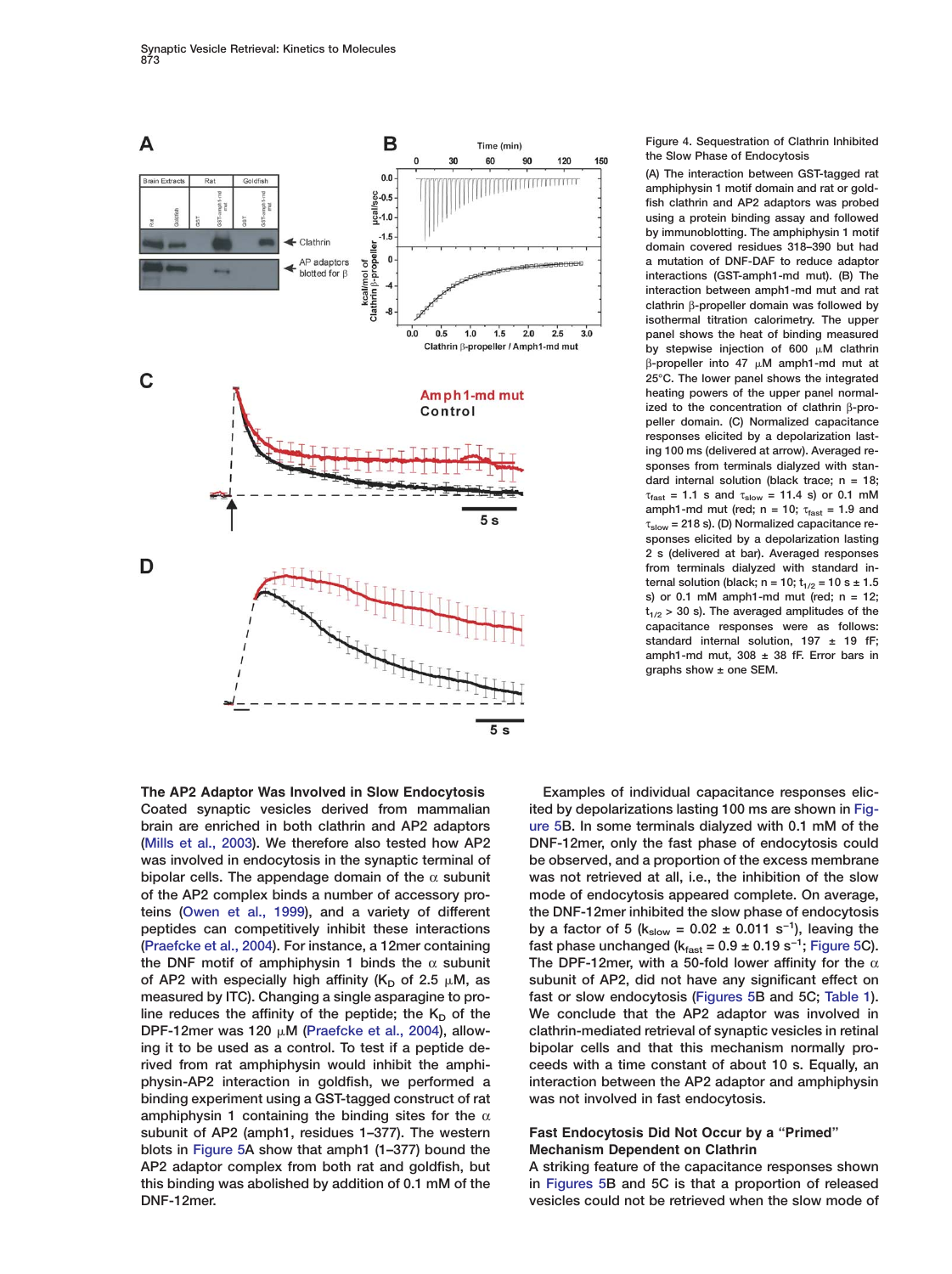<span id="page-5-0"></span>



**Figure 5. Adaptor Dependence of Slow Endocytosis**

**(A) The interaction of GST-tagged amphiphysin 1 (1–377) construct with the AP2 adaptor complex from goldfish brain and rat brain** was probed by a binding assay and immunoblotting. This binding **Figure 6. The Fast Phase of Endocytosis Was Still Apparent after**<br>was pholiched by the addition of an amphiphycin 1 pontide (DNE Repeated Stimulation in the P was abolished by the addition of an amphiphysin 1 peptide (DNF-12mer at 100 µM final concentration). (B) Examples of capacitance (A) Three consecutive capacitance responses from a single ter**at arrow). Single responses from terminals dialyzed with standard DNF-12mer and stimulated with 100 ms depolarizations delivered** τ **for the third. (C) Averaged properties of capacitance responses fast = 2.0 and** τ**slow = 210 s), and 0.1 mM DPF-12mer (blue; n = 13;**

**blocked indicates that only a subset of released vesi- cells. Error bars show ± one SEM. cles were capable of retrieval by the fast mechanism. Might this reflect a special population of vesicles "primed" for fast retrieval before fusion is triggered? lease of vesicles that were not primed at the time the [Mueller et al. \(2004\)](#page-9-0) recently raised the possibility that peptide was introduced. fast and slow endocytosis in hippocampal boutons To test whether a population of vesicles were primed might both occur by a clathrin-dependent mechanism, for CME, we monitored capacitance responses to re**with the fast mode reflecting a group of vesicles that peated stimuli. Figure 6A shows a series of three con**become "primed" for fast retrieval. Such priming might secutive responses to depolarizations lasting 100 ms occur by recruitment of adaptor and accessory pro- delivered 36 s apart, all in the presence of 0.1 mM of the teins, or even preassembly of clathrin lattices. If this DNF-12mer. This duration stimulus completely depletes model applied to bipolar cells, peptides interfering with the rapidly releasable pool of vesicles (RRP; [Mennerick](#page-8-0) CME might be expected to inhibit the fast phase of re- [and Matthews, 1996; Neves and Lagnado, 1999\)](#page-8-0). In**

**responses elicited by a depolarization lasting 100 ms (delivered minal, which was dialyzed with internal solution containing 0.1 mM internal solution (black), 0.1 mM DNF-12mer (red), and 0.1 mM at 30 s intervals (delivered at arrows). (B) Responses from (A) scaled DPF-12mer (blue). The responses are scaled to the same maximum to the same maximum to allow direct comparison of the kinetics of to allow direct comparison. (C) Averaged scaled responses from endocytosis. The bold traces describing the time course of fast terminals dialyzed with standard internal solution (black trace; n = <br><b>b** endocytosis are single exponentials declining with  $\tau$  (= 1/k<sub>fast</sub>) = **18;**  $\tau_{\text{fast}}$  = 1.1 s and  $\tau_{\text{slow}}$  = 11.4 s), 0.1 mM DNF-12mer (red; n = 7; 1.6 s for the first response, τ = 1.3 s for the second, and τ = 2.1 s  $\tau_{\text{fast}}$  = 2.0 and  $\tau_{\text{slow}}$  = 210 s), and 0.1 mM DPF-12mer (blue;  $τ<sub>fast</sub> = 1.2$  and  $τ<sub>slow</sub> = 12.1$  s). Error bars in graphs show ± one SEM. during a train. Shown are the exocytic response normalized to the **first stimulus (upper), the percentage of excess membrane retrieved during the fast phase (middle), and the rate constant of the endocytosis was inhibited. The fact that fast endocyto- fast phase (lower). The first four measurements are averages from sis did not compensate when slow endocytosis was seven cells, the fifth is from five cells, and the sixth is from three**

**trieval only after repeated stimulation causing the re- each case, the fast phase of retrieval was obvious, and**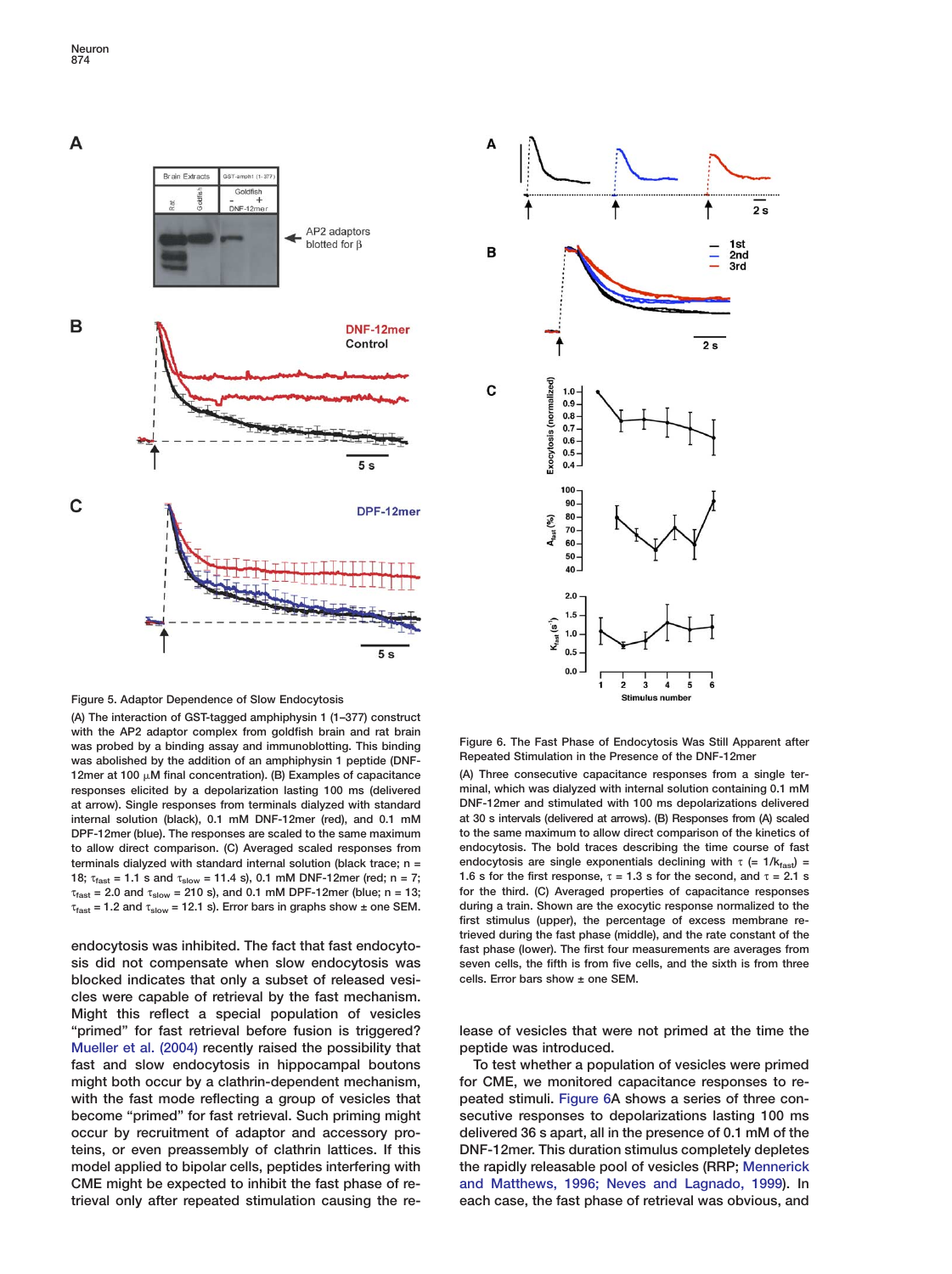**the slow phase was almost completely inhibited. These Clathrin and accessory proteins are enriched at synapcapacitance traces are shown normalized in [Figure 6](#page-5-0)B, tic terminals, including ribbon synapses of bipolar cells where the recovery phases have been fitted by single [\(Grabs et al., 2000; Hosoya and Tsutsui, 2004; Von](#page-8-0) exponential functions. The fast phase of endocytosis [Kriegstein et al., 1999; Yao et al., 2002; Sherry and](#page-8-0) occurred with rate constants of 0.63 s<sup>-1</sup>, 0.77 s<sup>-1</sup>, and [Heidelberger, 2005\)](#page-8-0). We identify CME as accounting for 0.48 s<sup>-1</sup>, all within the range normally observed [\(Neves](#page-9-0) slow endocytosis in retinal bipolar cells (time constant [et al., 2001; Neves and Lagnado, 1999\)](#page-9-0). Averaged re-** w**10 s), because the slow phase of membrane retrieval sults are shown in [Figure 6C](#page-5-0), where it can be seen that was selectively blocked by three different interventions: the proportion of released vesicles retrieved by fast en- the** β**-propeller domain of clathrin that binds accessory docytosis, and the rate of this process, were relatively proteins [\(Figure 3\)](#page-3-0), the domain of amphiphysin 1 that constant during repeated stimuli. We conclude that the binds clathrin [\(Figure 4\)](#page-4-0), and the domain of amphifast phase of membrane retrieval did not represent a physin 1 that binds the AP2 adaptor [\(Figure 5\)](#page-5-0). Alpool of vesicles primed for CME. though clathrin-coated vesicles have not been regularly**

**modes of endocytosis at a number of synapses [\(Beut-](#page-8-0) physin are enriched in the synaptic terminal of bipolar [ner et al., 2001; Gandhi and Stevens, 2003; Klingauf et](#page-8-0) cells from the retina of goldfish [\(Sherry and Heidel](#page-9-0)[al., 1998; Neves et al., 2001; Neves and Lagnado, 1999;](#page-8-0) [berger, 2005\)](#page-9-0), and clathrin-coated vesicles occur in [Pyle et al., 2000; Sankaranarayanan and Ryan, 2000;](#page-8-0) abundance at the ribbon synapse of hair cells, which is** [Sun et al., 2002](#page-8-0)). The present study attempts to estab**lish the molecular differences underlying these kineti- Two Independent Pathways of Endocytosis cally distinct mechanisms in retinal bipolar cells. The results indicate that the slow mode of endocytosis oc- Two basic observations indicate that the fast and slow**

tions contradict the recent suggestion that endocytosis<br>
in bipolar cells requires the hydrolysis of ATP rather<br>
than GTP [\(Heidelberger, 2001\)](#page-8-0), they are in broad agree-<br>
ment with recent capacitance measurements of endo-<br> **involved in fast endocytosis in bipolar cells, it appears membrane recycling [\(Holt et al., 2003\)](#page-8-0). Notably, these to be recruited by a protein other than amphiphysin, inhibitors do not affect fast or slow phases of endocytion selectively inhibited the slow mode of retrieval [\(Fig-](#page-2-0) briefer stimuli [\(Holt et al., 2003\)](#page-8-0). Bulk membrane re-**

## **CME in Retinal Bipolar Cells SEP 10 30 SEP 10 30 SEP 10 30 SEP 10 30 SEP 10 30 SEP 10 30 SEP 10 30 SEP 10 30 SEP 10 30 SEP 10 30 SEP 10 30 SEP 10 30 SEP 10 30 SEP 10 30 SEP 10 30 SEP 10 30 SEP 10 30 SEP 10 30 SEP 10 30**

**CME retrieves vesicle components in the correct proportions, because it involves the selection of the appro- What Is the Mechanism of Fast Endocytosis? priate membrane cargo by the adaptor complex and The notion of fast endocytosis at the synapse is often generation of a vesicle of fixed size [\(Ford et al., 2001\)](#page-8-0). taken to be synonymous with the term "kiss-and-run,"**

**observed in electron micrographs of bipolar cell ter-Discussion minals [\(Holt et al., 2004; Paillart et al., 2003\)](#page-8-0), we do not believe that this provides a strong argument against the Real-time measurements have identified fast and slow existence of CME at this synapse. Clathrin and amphi-**

curred through interactions of clathrin, AP2, and acces-<br>sory proteins such as amphiphysin, while the fast mode<br>of endocytosis did not involve any of these molecules<br>[\(Figures 2–6](#page-2-0)).<br>The startially independent. First, brief Fast and Slow Endocytosis Both and signado, 1999. One possiblity is that only the foural that fast and slow modes of endocytosis in an lagnado, 1999. One possibility is that only the foural that fast and bipolar cells wer

tosis observed in capacitance responses triggered by **[ure 2](#page-2-0)). trieval is therefore quite distinct from the endocytic mechanisms that we have characterized in the pre-**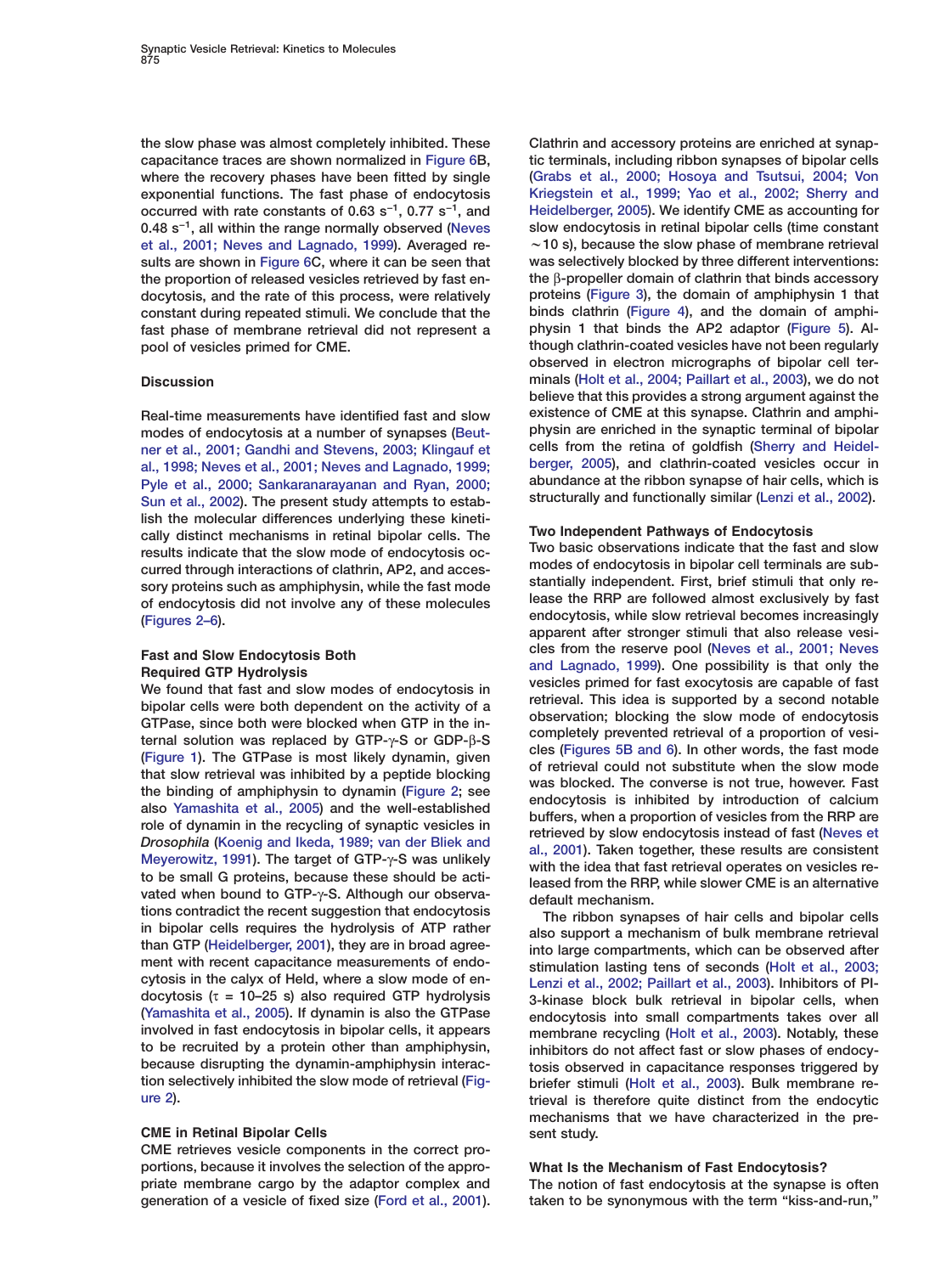by the idea that vesicles connect to the plasma mem-<br>brane to release their contents without fully collapsing<br>into the surface [\(Aravanis et al., 2003\)](#page-8-0). One form of the  $\frac{\text{m} \cdot \text{m}}{\text{Peptides} \cdot \text{m}}$  and protein domains to **"kiss-and-run" model proposes that the connection is solutions were made at a concentration of 1.0 mM or 5 mM and a proteinaceous pore that opens to release the neuro- stored at −20°C. If necessary, the pH of the solution was adjusted back to 7.2 before freezing. Protein domains were purified as de-**<br> **transmitter and then rapidly closes before the vesicle**<br> **back to 7.2 before freezing. Protein domains were purified as de-**<br> **back of the very set of t** is retrieved [\(Fesce et al., 1994; Klingauf et al., 1998;](#page-8-0)<br>[Richards et al., 2005\)](#page-8-0). [Zenisek et al. \(2002\)](#page-9-0) tested for was thawed and diluted with the standard internal solution to the<br>"kiss-and-run" in retinal bipolar cells by ternal reflection fluorescence microscopy (TIRF) to vi-<br>sualize directly fusion of individual vesicles labeled with<br>FM1-43 and the subsequent diffusion of the dye in the membrane surface area usually occurred as two phases **surface of the synaptic terminal. Fusion was always fol- way to compare measurements made under different conditions, lowed by complete loss of FM1-43 from the vesicle, therefore, was to fit double exponential functions using the fitting** indicating free exchange of lipids between the vesicle procedure in IGOR PRO software (WaveMetrics, Lake Oswego,<br>and the plasma membrane. Llobet et al. (2003) tested OR), as described by [Neves and Lagnado \(1999\).](#page-9-0) The colle for "kiss-and-run" in bipolar cells using a different ap-<br>proach; instead of looking for partial loss of vesicle<br>proach; instead of looking for partial loss of vesicle<br>dard error of the mean. In some records (e.g., Figure **contents, they investigated whether vesicles collapse ond phase of retrieval appeared to be absent, and it was not posby directly monitoring expansion of the surface mem- sible to make a reliable estimate of the rate constant for slow brane using interference reflection microscopy (IRM).** endocytosis (k<sub>slow</sub>), in which case a value of zero was recorded for<br>**Rright attenual caused vesicles to merge into the surface** the purpose of collecting statistics Brief stimuli caused vesicles to merge into the surface,<br>and this excess membrane was retracted with a time<br>constant of 1 s, reflecting fast endocytosis. The results<br>constant of 1 s, reflecting fast endocytosis. The resul **of TIRF and IRM therefore argue strongly against "kiss- and the amplitude of the slow phase was recorded as zero. and-run" as an important mechanism of exocytosis in Averaged traces shown in the figures were obtained by first nor-**

CME is a relatively complex process, requiring the<br>sequential recruitment of a large number of proteins to<br>coat a single vesicle [\(Praefcke et al., 2004\)](#page-9-0). Here, we<br>coat a single vesicle (Praefcke et al., 2004). Here, we<br>obt **have measured the speed of CME as about 10 s, and For this reason, the values of the parameters for the best-fit curves this may reflect a limit for the rate at which these com- (see figure legends) were slightly different from values obtained by ponents can be supplied by diffusion and subsequently compiling measurements from individual traces [\(Table 1\)](#page-3-0). Values** assembled before membrane scission by dynamin. **Perhaps the fast mode of endocytosis reflects the use** of fewer molecules arranged in less precise patterns.<br>
This process does not appear to involve the AP2 adap-<br>
tor complex [\(Figure 5\)](#page-5-0) or accessory proteins that con-<br>
tain a clathrin binding motif, such as amphiphysin (Fig**[ure 3\)](#page-3-0)**, although it seems likely that the final scission **step is also mediated by dynamin. We therefore suggest that fast endocytosis in the synaptic terminal of Preparation of Brain Lysates retinal bipolar cells occurs by the retrieval of membrane To prepare brain lysate, one rat brain or four goldfish brains were** that has collapsed into the surface, but without for-<br>mation of a clathrin coat It will be interesting to deter.<br>**That is a summand with the surface that interesting to deter.** taining 20 mM HEPES (pH 7.4), 150 mM NaCl, 1 mation of a clathrin coat. It will be interesting to deter-<br>mine whether fast retrieval of surface membrane by a<br>clathrin-independent mechanism occurs at other syn-<br>spun down for 25 min at 90,000 rpm at 4°C and either use **apses. Which molecules are involved in fast endocy- ately or frozen in liquid nitrogen and stored at −80°C. tosis?**

**Depolarizing bipolar cells were acutely dissociated from the retinas For a single protein binding assay, 0.5 ml of brain lysate was of goldfish using methods described previously [\(Lagnado et al.,](#page-8-0) added to 20 g of bead bound protein, using the estimate from the [1996\)](#page-8-0). The normal Ringer's solution contained the following: 120 Coomassie analysis, and incubated for 1 hr at 4°C on a rotator. mM NaCl, 2.5 mM KCl, 1 mM MgCl2, 2.5 mM CaCl2, 10 mM glucose, After the incubation, the beads were spun down and washed very 10 mM HEPES (pH 7.3, 280 mOsm/kg1). Capacitance measure- carefully three times with 20 mM HEPES (pH 7.4), 150 mM NaCl, 1 ments were made from synaptic terminals that had detached from mM DTT, and 0.1% protease inhibitors and twice with 20 mM the axon during dissociation using methods described by [Neves](#page-9-0) HEPES (pH 7.4), 150 mM NaCl, and 1 mM DTT. Then, 60 l sample [and Lagnado \(1999\)](#page-9-0). Unless otherwise stated, the solution in the buffer was added to the beads, and the samples were boiled for 3** patch pipette contained the following: 110 mM cesium methane- min at 80°C. Afterward, 5 ul of the samples was resolved by SDSsulfonate, 5 mM MgCl2, 3 mM Na<sub>2</sub>ATP, 1 mM Na<sub>2</sub>GTP, 10 mM TEA-<br>Cl, 0.4 mM BAPTA, and 20 mM HEPES (pH 7.2, 260 mOsm/kg1). on the same gel. The proteins were then transferred to nitrocellu-Cl, 0.4 mM BAPTA, and 20 mM HEPES (pH 7.2, 260 mOsm/kg1).

**a model of synaptic endocytosis that is distinguished** Electrode resistances were 4–7 M $\Omega$ ; the input resistance of the ter-<br>by the idea that vesicles connect to the plasma mem-<br>minals was typically 1–10 G $\Omega$  at the ho

**bipolar cells. https://educion.malizing all the records under a particular condition, then calculat-**<br>CME is a relatively complex process, requiring the stand the mean and standard deviation on a point-by-point basis.

thrombin, and further purified by ion exchange chromatography and gel filtration before use.

### **Protein Binding Assays**

**Experimental Procedures Recombinant proteins were purified as above without thrombin cleavage. The amount of bead bound protein was estimated by Electrophysiology Coomassie staining after PAGE.**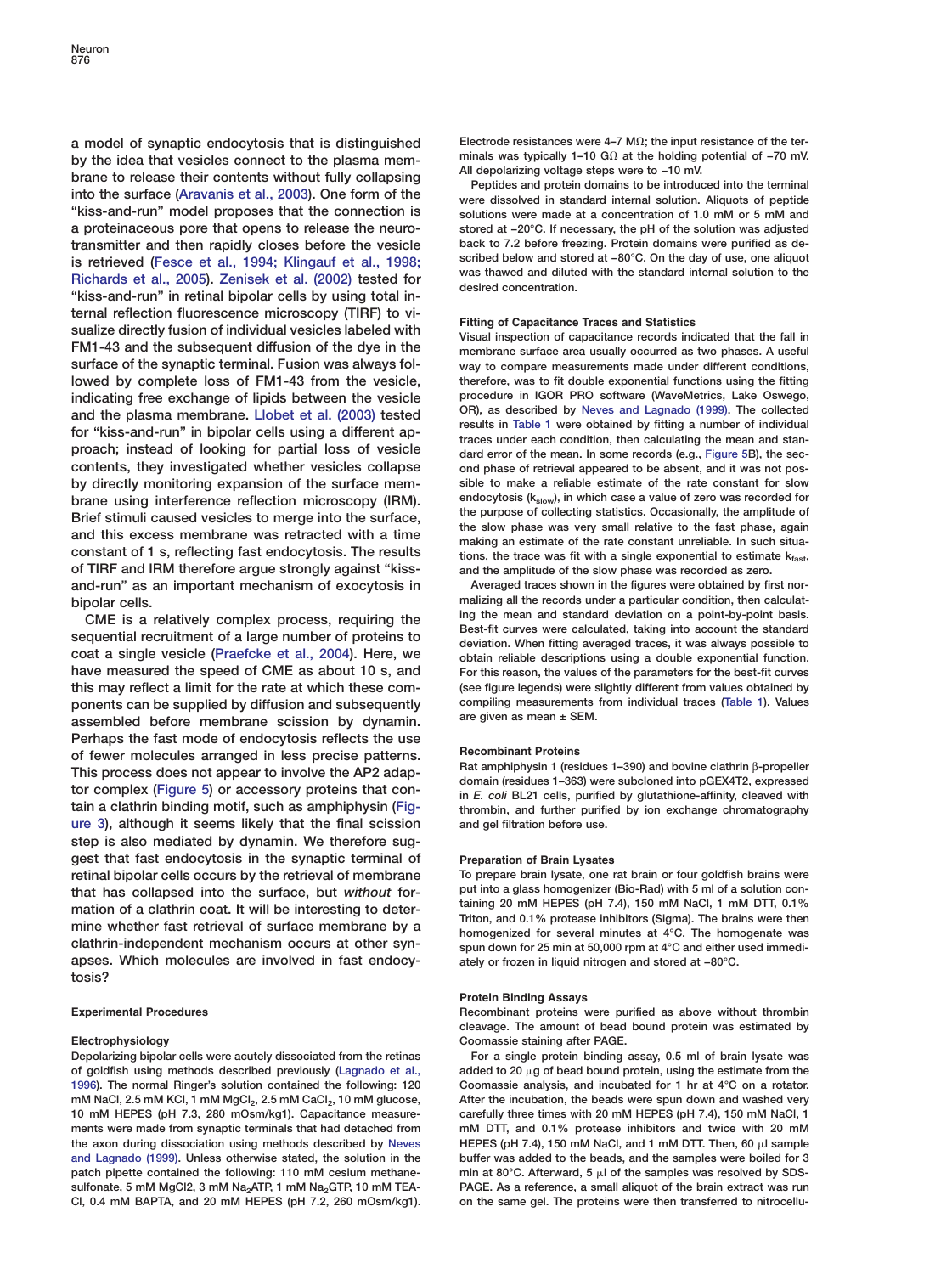<span id="page-8-0"></span>**lose by Western blotting to confirm binding of proteins to the re- nucleation of clathrin lattices on membranes. Science** *291***, 1051– combinant bead bound proteins. 1055.**

**ITC was performed using a VP-ITC (Microcal). All titrations were 607–613.** performed using purified protein in 50 mM HEPES (pH 7.4), 120 mM<br>
NaCl, and 1 mM DTT at 25°C or 10°C. Ligands were made up in<br>
thoroughly de-aerated buffer and were injected into the experimen-<br>
tal cell containing the pr molar excess on inguitar whilm the cell. Anter each intuitional injection, the released heat of binding was recorded for 3.5 min. The pression of amphiphysin in the retinotectal system of the chick:<br>protein concentration u estimates from our sedimentation assays. Protein concentrations Heidelberger, R. (2001). ATP is required at an early step in compen-<br>in the range of 40–250 uM were therefore common. Control experi-<br>satory endocytosis in sy in the range of 40–250  $\mu$ M were therefore common. Control experi-<br>monto where ligand was injected into de correted by for were also  $6474$ **ments, where ligand was injected into de-aerated buffer, were also 6474. performed, and results were subtracted from the experimental data Heuser, J.E., and Reese, T.S. (1973). Evidence for recycling of syn-ORIGIN software package (Microcal). The curve fit to the data de- romuscular junction. J. Cell Biol.** *57***, 315–344.** scribes a single site binding model:  $dq/dLt = \Delta H (1/2 + (1 - XR - r))$ scribes a single site binding model:  $dq/dLt = \Delta H (1/2 + (1 - \lambda H -$ <br>  $r/(2)(\lambda R + r + 1)2 - 4\lambda R)1/2)$  V, with  $XR = [L_T]/[M_T]$  and  $r = 1/K_A[M_T]$ <br> [\(Wiseman et al., 1989](#page-9-0)). For a full derivation of this equation, see<br>
(Wiseman et al., 1989). T The dissociation constant (K<sub>D</sub>) is the inverse of K<sub>A</sub>. For display pur-<br>poses, the integrated data were shown normalized to the concen-<br>poses, the integrated data were shown normalized to the concen-<br>Curr. Biol. 14, 173– **tration of injected ligand. Hosoya, O., and Tsutsui, K. (2004). Localized expression of amphi-**

**many useful discussions. This work was supported by the Medical by GABA-mediated chloride influx at a presynaptic terminal. Neu-Research Council and the Human Frontiers in Science Program ron** *44***, 469–482. (grant to L.L.). Indyk, L., and Fisher, H.F. (1998). Theoretical aspects of isothermal**

**vesicles fusing transiently and successively without loss of identity. 3844–3860. Nature** *423***, 643–647. Krupnick, J.G., Goodman, O.B., Jr., Keen, J.H., and Benovic, J.L.**

**pendence of exocytosis and endocytosis at the cochlear inner hair binding domain of nonvisual arrestins to the carboxy terminus. J. cell afferent synapse. Neuron** *29***, 681–690. Biol. Chem.** *272***, 15011–15016.**

**axonal microtubules. J. Cell Biol.** *120***, 467–476. 957–967.**

Ceccarelli, B., Hurlbut, W.P., and Mauro, A. (1973). Turnover of Lenzi, D., Crum, J., Ellisman, M.H., and Roberts, W.M. (2002). Depo-

**Cremona, O., and De Camilli, P. (1997). Synaptic vesicle endocyto- 649–659.**

A role of amphiphysin in synaptic vesicle endocytosis suggested **by its binding to dynamin in nerve terminals. Proc. Natl. Acad. Sci. Marks, B., Stowell, M.H., Vallis, Y., Mills, I.G., Gibson, A., Hopkins,**

cino, J.S. (1998). Association of the AP-3 adaptor complex with

**tosis. Science** *285***, 215–220. Fesce, R., Grohovaz, F., Valtorta, F., and Meldolesi, J. (1994). Neurotransmitter release: fusion or 'kiss-and-run'? Trends Cell Biol.** *4***, Mennerick, S., and Matthews, G. (1996). Ultrafast exocytosis elic-**

**rons. Neuron** *17***, 1241–1249. Ford, M.G., Pearse, B.M., Higgins, M.K., Vallis, Y., Owen, D.J., Gibson, A., Hopkins, C.R., Evans, P.R., and McMahon, H.T. (2001). Si- Miele, A.E., Watson, P.J., Evans, P.R., Traub, L.M., and Owen, D.J. multaneous binding of PtdIns(4,5)P2 and clathrin by AP180 in the (2004). Two distinct interaction motifs in amphiphysin bind two in-**

**Gandhi, S.P., and Stevens, C.F. (2003). Three modes of synaptic ITC vesicular recycling revealed by single-vesicle imaging. Nature** *423***,**

aptic vesicle membrane during transmitter release at the frog neu-

**physin Ir, a retina-specific variant of amphiphysin I, in the ribbon synapse and its functional implication. Eur. J. Neurosci.** *<sup>19</sup>***, 2179– Acknowledgments 2187.**

**We thank our coworkers in the Lagnado and McMahon labs for Hull, C., and von Gersdorff, H. (2004). Fast endocytosis is inhibited**

**titration calorimetry. Methods Enzymol.** *295***, 350–364.**

**Received: August 23, 2004 Jarousse, N., and Kelly, R.B. (2001). Endocytotic mechanisms in Revised: March 3, 2005 synapses. Curr. Opin. Cell Biol.** *13***, 461–469.**

**Accepted: May 2, 2005 Klingauf, J., Kavalali, E.T., and Tsien, R.W. (1998). Kinetics and reg-Published: June 15, 2005 ulation of fast endocytosis at hippocampal synapses. Nature** *394***, 581–585.**

**References Koenig, J.H., and Ikeda, K. (1989). Disappearance and reformation of synaptic vesicle membrane upon transmitter release observed Aravanis, A.M., Pyle, J.L., and Tsien, R.W. (2003). Single synaptic under reversible blockage of membrane retrieval. J. Neurosci.** *9***,**

**Beutner, D., Voets, T., Neher, E., and Moser, T. (2001). Calcium de- (1997). Arrestin/clathrin interaction. Localization of the clathrin**

**Bloom, G.S., Richards, B.W., Leopold, P.L., Ritchey, D.M., and Lagnado, L., Gomis, A., and Job, C. (1996). Continuous vesicle cy-Brady, S.T. (1993). GTP gamma S inhibits organelle transport along cling in the synaptic terminal of retinal bipolar cells. Neuron** *17***,**

**transmitter and synaptic vesicles at the frog neuromuscular junc- larization redistributes synaptic membrane and creates a gradient tion. J. Cell Biol.** *57***, 499–524. of vesicles on the synaptic body at a ribbon synapse. Neuron** *36***,**

**sis. Curr. Opin. Neurobiol.** *7***, 323–330. Llobet, A., Beaumont, V., and Lagnado, L. (2003). Real-time mea-David, C., McPherson, P.S., Mundigl, O., and de Camilli, P. (1996). surement of exocytosis and endocytosis using interference of light.**

**USA** *93***, 331–335. C.R., and McMahon, H.T. (2001). GTPase activity of dynamin and Dell'Angelica, E.C., Klumperman, J., Stoorvogel, W., and Bonifa- resulting conformation change are essential for endocytosis. Na-**

**clathrin. Science** *280***, 431–434. Marsh, M., and McMahon, H.T. (1999). The structural era of endocy-**

**1–4. ited by calcium current in synaptic terminals of retinal bipolar neu-**